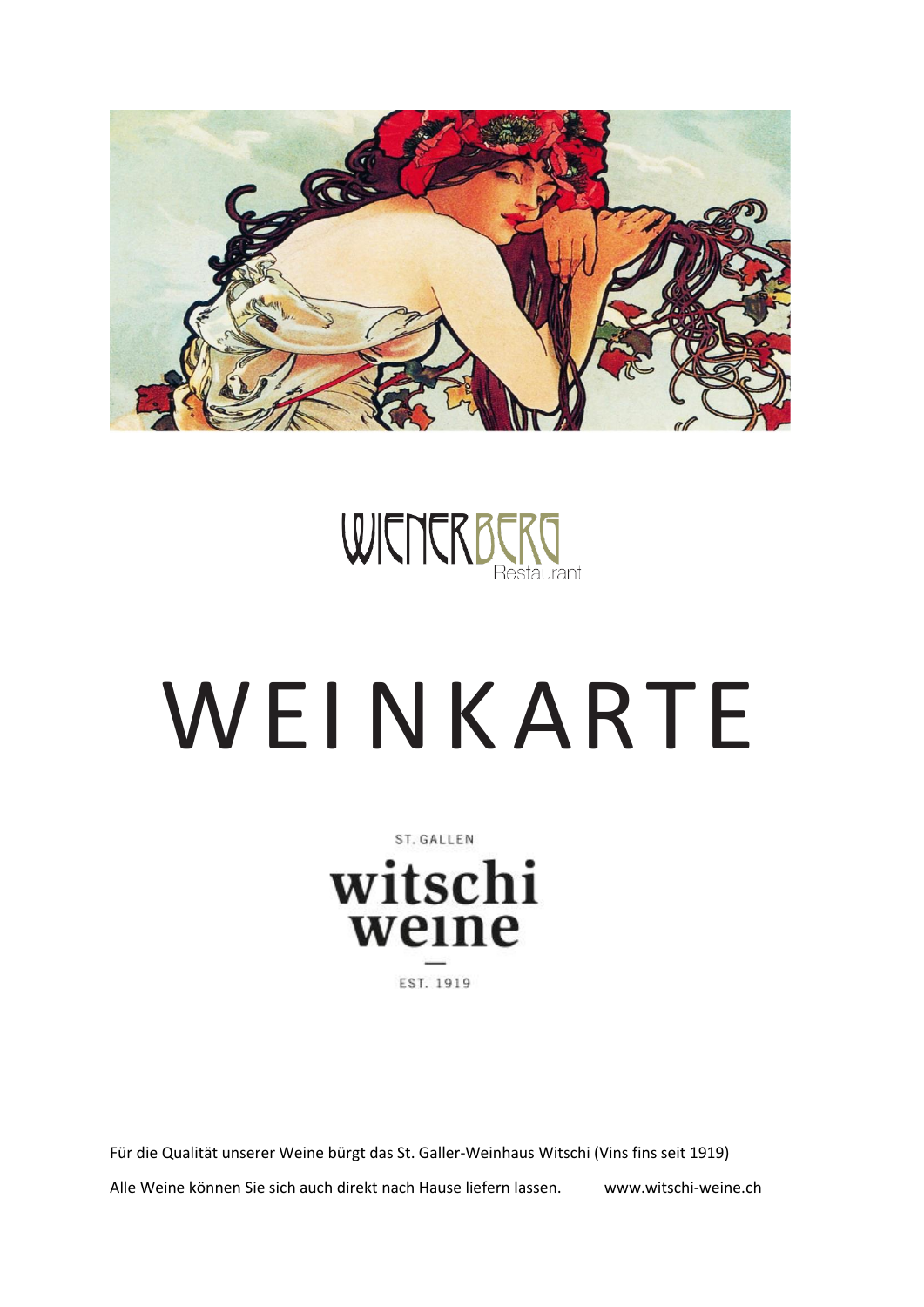# RARITÄTENLISTE

| Mersault Antoine Ligeret 2019                          | 75 cl  | 155.00 |
|--------------------------------------------------------|--------|--------|
| Château Lafite Rothschild Carruades 1997               | 75 cl  | 350.00 |
| Château Figeac St. Emillion 1995                       | 75 cl  | 315.00 |
| Château La Gafflière St. Emillion 1989                 | 75 cl  | 180.00 |
|                                                        |        |        |
| Terram Priorat 2015                                    | 75 cl  | 105.00 |
| Muga Prado Enea Gran Reserva Rioja 2011                | 75 cl  | 165.00 |
| Juan Gil Black Label Jumilla 2017                      | 75 cl  | 120.00 |
| Vega Sicilia Valbuena 5 Años 2009                      | 75 cl  | 220.00 |
| El Nido Jumilla 2019                                   | 75 cl  | 245.00 |
| El Nido Magnum Jumilla 2015                            | 150 cl | 520.00 |
| Clio Magnum Jumilla 2018                               | 150 cl | 185.00 |
| Les Terrasses Priorat Magnum 2018                      | 150 cl | 150.00 |
| Mirum Ribera del Duero Magnum 2016                     | 150 cl | 250.00 |
| Aalto Ribera del Duero Doppelmagnum 2018               | 300 cl | 400.00 |
| Hacienda Monasterio Ribera del Duero Doppelmagnum 2016 | 300 cl | 420.00 |
| Champagne Roederer Crystal 2012                        | 75 cl  | 320.00 |
| Champagne Perrier-Jouet Belle Epoque 2012              | 75 cl  | 280.00 |
| Champagne Dom Perignon Millesime blanc 2010            | 75 cl  | 320.00 |
| Champagne Krug Grand Cuvee                             | 75 cl  | 320.00 |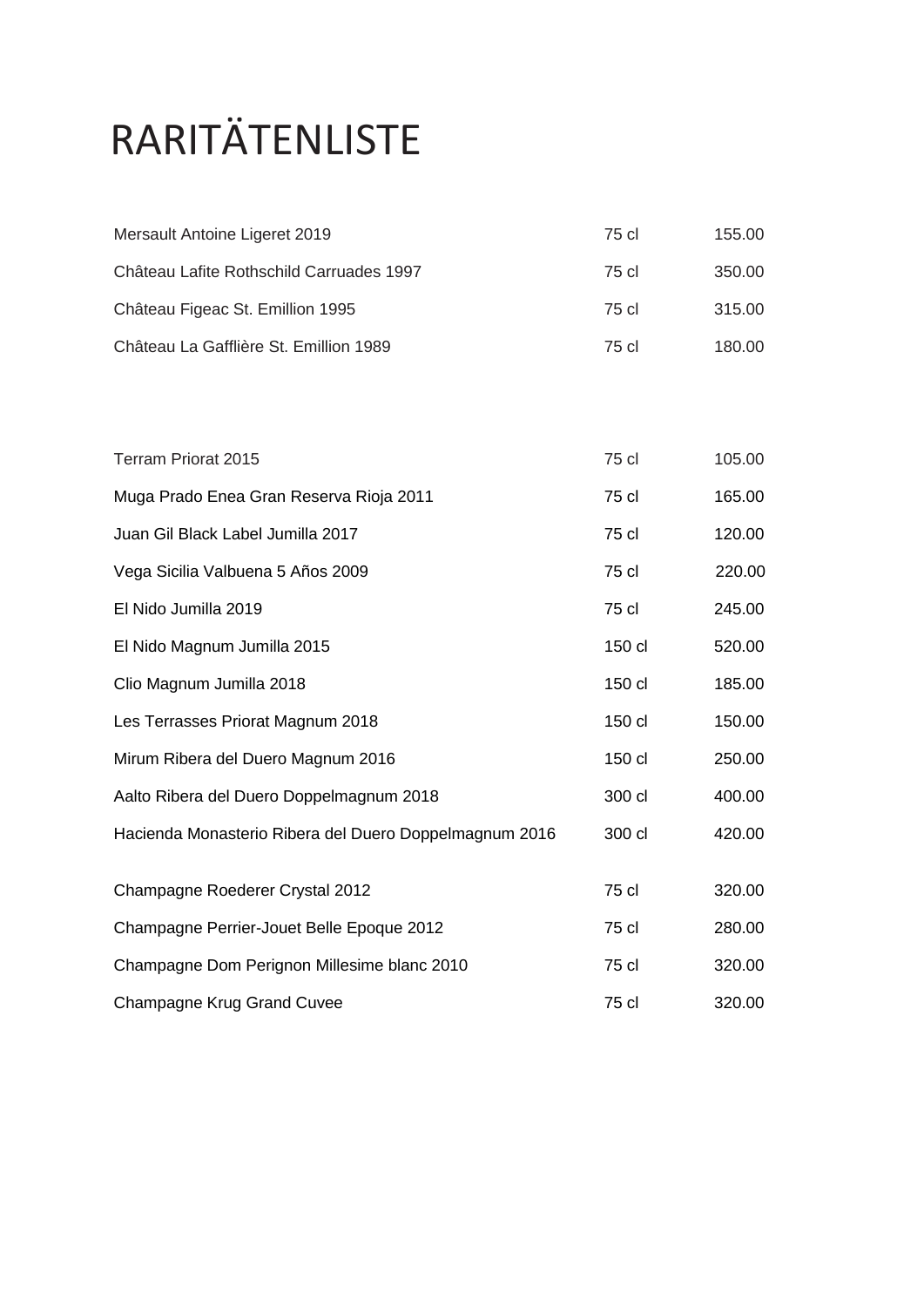# APÉRO

| Champagne Moët & Chandon Brut Impérial<br>Pinot Noir / Frankreich | 10 <sub>cl</sub> | 16.00 |
|-------------------------------------------------------------------|------------------|-------|
| Cava Villa Conchi Brut oder Prosecco Nudo                         | $10$ cl          | 8.50  |
| Diverse Cocktails (Cocktail-Karte)                                |                  | 12.00 |
| Campari 23% / Martini bianco & Fiero 15%                          | 4 cl             | 8.00  |

### WEINE IM OFFENAUSSCHANK

#### WEISS WEINE

| Nous - Les Amis! 2021<br>Chardonnay / Pays d'Oc                                                                                                                 | $10$ cl          | 8.50  |
|-----------------------------------------------------------------------------------------------------------------------------------------------------------------|------------------|-------|
| Preisgekrönter Chardonnay: Barrique Ausbau, rund, trocken und ausgewogen<br>Passt zu: Pasta, Vegetarische Gerichte, Geflügel, magerer Fisch, Apéro              |                  |       |
| Weisswein-Empfehlung der Woche                                                                                                                                  | $10$ cl          | 10.50 |
| <b>ROTWEINE</b>                                                                                                                                                 |                  |       |
| Nous - Les Amis!<br>2019<br>Merlot / Cabernet Sauvignon Pays d'Oc                                                                                               | 10 <sub>cl</sub> | 8.50  |
| Bei den Top 3% aller Weine weltweit!. Barrique Ausbau, ausgewogene Tannine<br>und Säure, trockene Holznoten, Brombeer Passt zu: Rindfleisch, Kalbfleisch, Pasta |                  |       |
| Rotwein Empfehlung der Woche                                                                                                                                    | $10$ cl          | 10.50 |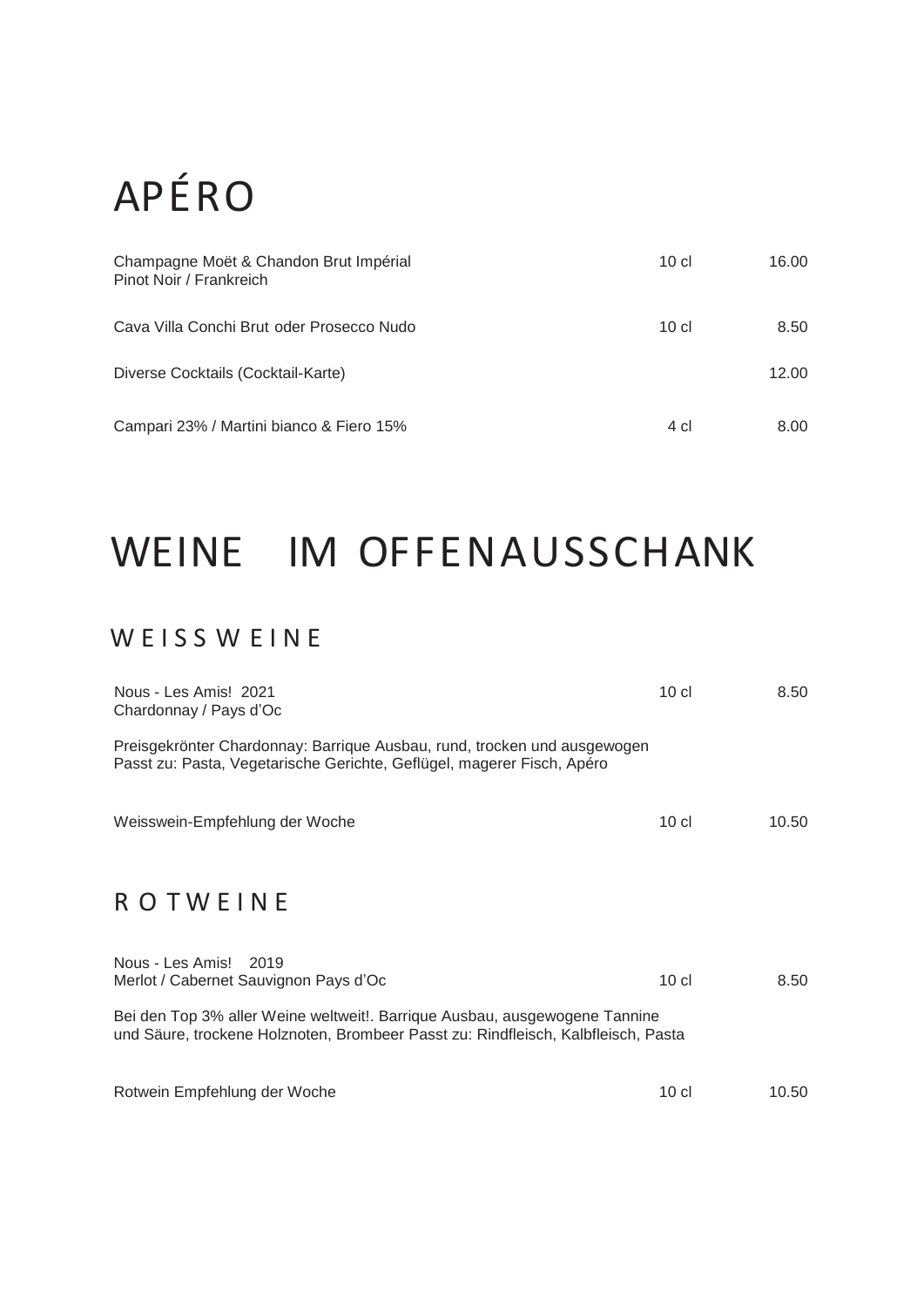### WEISSWEINE SCHWEIZ

#### V A U D

| St. Saphorin La Roche Domaine Bovy 2021<br>Chasselas / Lavaux | 70 cl | 56.00 |
|---------------------------------------------------------------|-------|-------|
| Yvorne de l'Ovaille Grand Cru 2020<br>Chasselas               | 70 cl | 66.00 |
| Dézaley de L'Evêque Grand Cru 2020<br>Chasselas               | 70 cl | 66.00 |
| TICINO                                                        |       |       |
| Bianco di Merlot 2020<br>Merlot                               | 75 cl | 56.00 |

### WEISSWEINE ÖSTERREICH

#### B U R G E N L A N D

| Grüner Veltliner Leo Hillinger BIO 2021 | 75 cl | 38.00 |
|-----------------------------------------|-------|-------|
| Grüner Veltliner                        |       |       |

### WEISSWEINE ITALIEN

#### F R I A U L

| Jermann Pinot Grigio 2021<br>Pinot Grigio | 75 cl | 52.00 |
|-------------------------------------------|-------|-------|
| LOMBARDIA                                 |       |       |
| Lugana Prestige Cà Maiol 2021<br>Turbina  | 75 cl | 58.00 |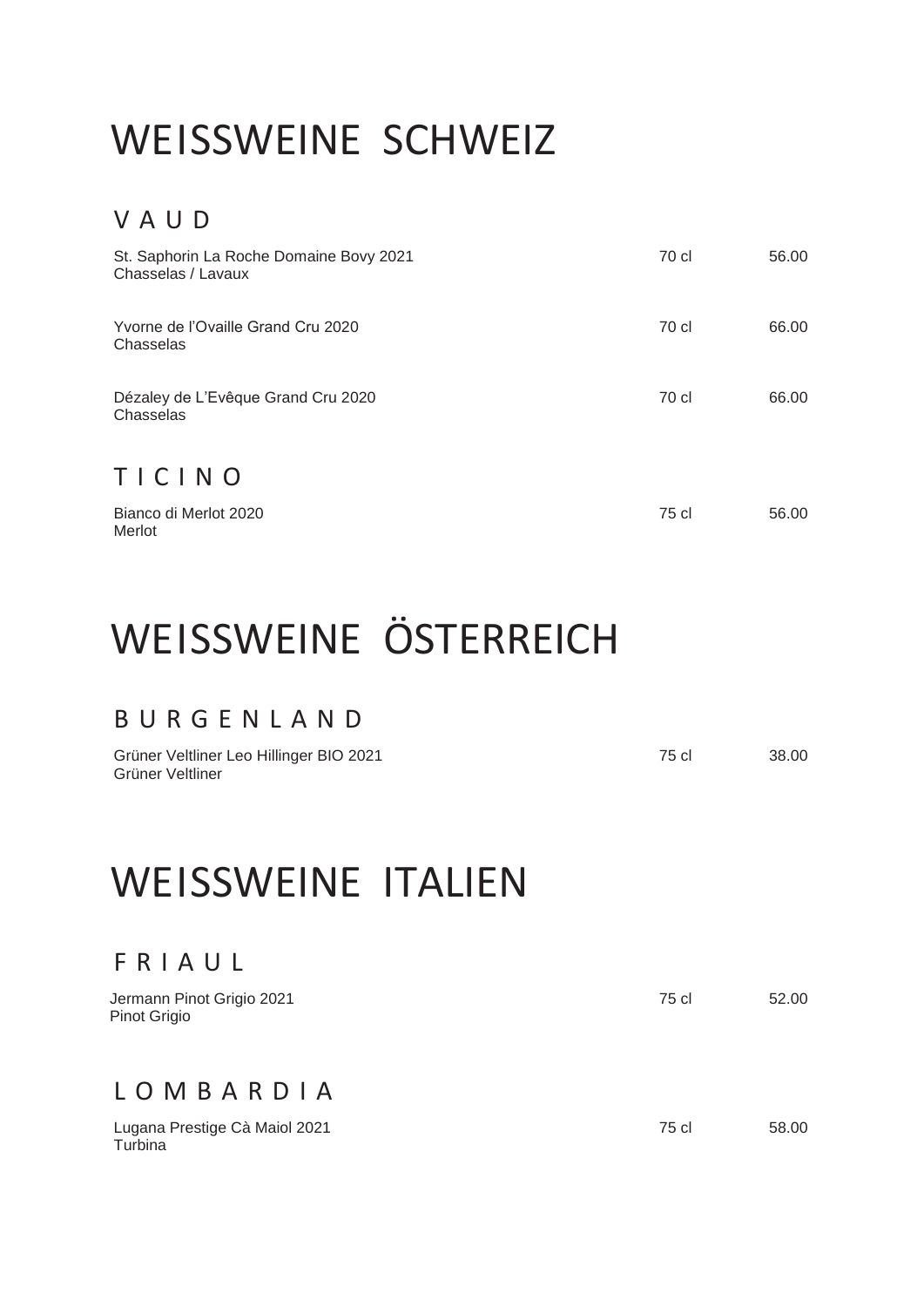#### P I E M O N T E

| Blangé Arneis Langhe Ceretto BIO 2021<br>Arneis        | 75 cl | 58.00 |
|--------------------------------------------------------|-------|-------|
| Gavi dei Gavi La Scolca Etichetta Nera 2021<br>Cortese | 75 cl | 83.00 |

### WEISSWEINE SPANIEN

#### R U E D A

| Naia Bodegas de Valladolid 2020<br>Verdejo                      | 75 cl | 46.00 |
|-----------------------------------------------------------------|-------|-------|
| RIOJA                                                           |       |       |
| Muga blanco Bodegas Muga 2021<br>Garnacha, Malvasia             | 75 cl | 48.00 |
| RÍAS BAIXAS                                                     |       |       |
| Pazo de Señorans blanco 2020<br>Albariño                        | 75 cl | 48.00 |
| MALLORCA                                                        |       |       |
| Nounat blanco Binigrau Vinyes 2021<br>Prensal Blanc, Chardonnay | 75 cl | 68.00 |

### WEISSWEINE FRANKREICH

#### C Ô T E S DU R H Ô N E

| Châteauneuf-du-Pape Les Sinards Blanc BIO 2020 | 75 cl | 95.00 |
|------------------------------------------------|-------|-------|
| Clairette, Rousanne                            |       |       |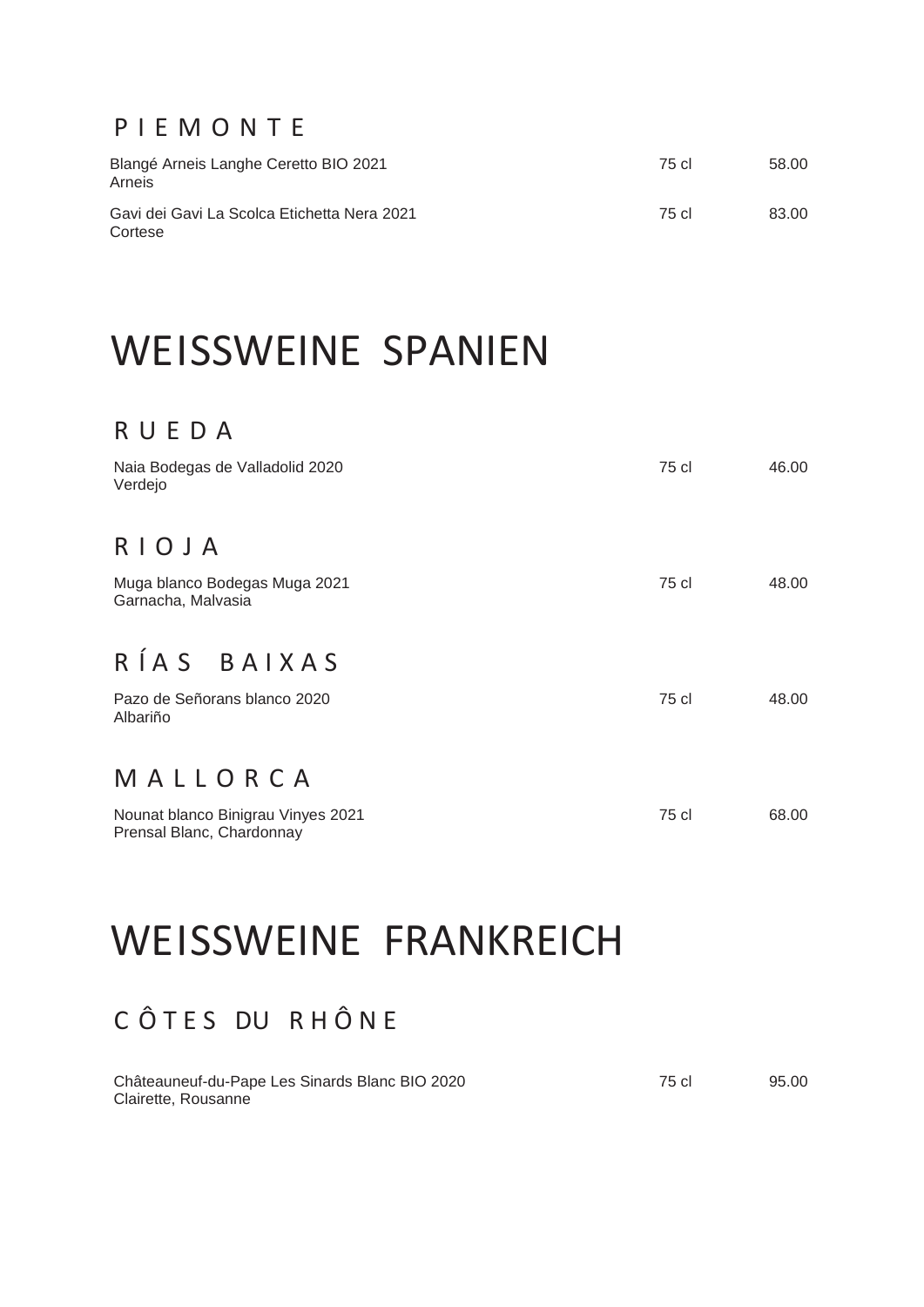### WEISSWEINE FRANKREICH

#### P A Y S D' O C

| Nous - les Amis! 2021<br>Chardonnay                                                             | 75 cl | 48.00  |
|-------------------------------------------------------------------------------------------------|-------|--------|
| CÔTES DE BEAUNE/NUITS                                                                           |       |        |
| Bourgogne Hautes Antoine Ligeret 2018<br>Chardonnay / Hautes - Côtes de Beaune                  | 75 cl | 88.00  |
| Montagny 1 <sup>er</sup> Cru Les Bouchots Antoine Ligeret 2018<br>Chardonnay / Côtes Chalonnais | 75 cl | 95.00  |
| Savigny-Les-Beaune 1er Cru Les Talmettes 2018<br>Chardonnay                                     | 75 cl | 105.00 |
| Chassagne-Montrachet de Antoine Ligeret 2018<br>Chardonnay                                      | 75 cl | 155.00 |
| Puligny-Montrachet de Antoine Ligeret 2018<br>Chardonnay                                        | 75 cl | 155.00 |
| CHABLIS                                                                                         |       |        |
| Chablis Vielles Vignes Louis Michel & Fils 2020<br>Chardonnay                                   | 75 cl | 52.00  |
| $\mathbf{U}$                                                                                    |       |        |
| Pouilly Fumé Grand Cuvée 2017<br>Sauvignon blanc                                                | 75 cl | 66.00  |
| BORDEAUX                                                                                        |       |        |
| Entre deux Mères 2020<br>Sauvignon blanc, Semillon, Muscadelle                                  | 75 cl | 48.00  |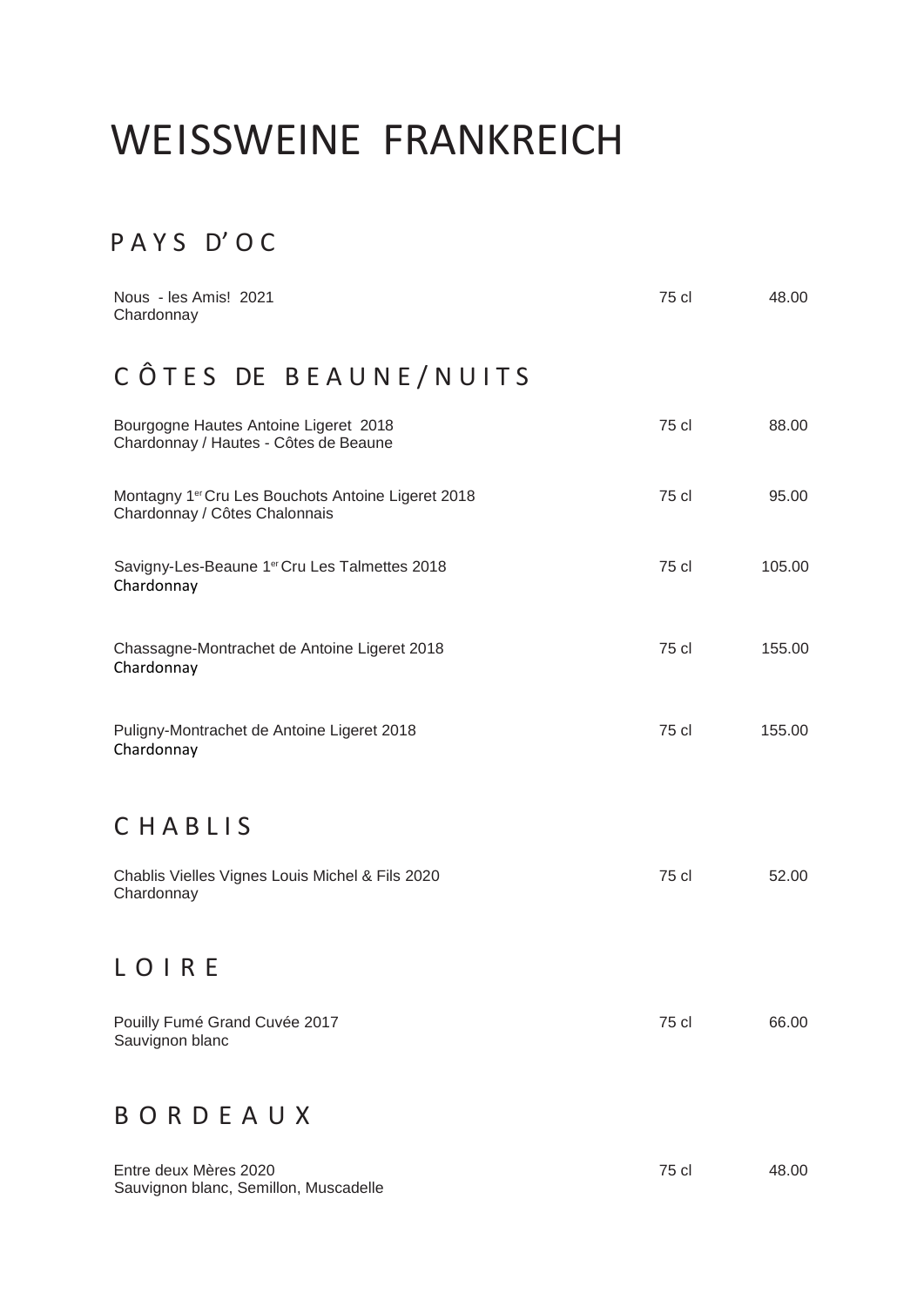### WEISSWEINE FRANKREICH

#### A L S A C E

| Riesling Henri Bleger 2019<br>Riesling             | 75 cl | 42.00 |
|----------------------------------------------------|-------|-------|
| Gewürztraminer Henri Bleger 2019<br>Gewürztraminer | 75 cl | 42.00 |

### ROSEWEINE

#### P R O V E N C E

| Le UP ! - Ultimate Provence 2021<br>Grenache, Cinsault, Syrah        | 75 cl | 45.00 |
|----------------------------------------------------------------------|-------|-------|
| The Pale Château d'Esclans 2021<br>Grenache, Cinsault, Syrah         | 75 cl | 36.00 |
| Whispering Angel Château d'Esclans 2021<br>Grenache, Cinsault, Syrah | 75 cl | 66.00 |

### ROTWEINE SCHWEIZ

#### G R A U B Ü N D E N

| Malanser Cotinelli 2018<br><b>Pinot Noir Reserve</b>       | 75 cl | 72.00 |
|------------------------------------------------------------|-------|-------|
| Maienfelder Marschallgut 2018<br><b>Pinot Noir Reserve</b> | 75 cl | 84.00 |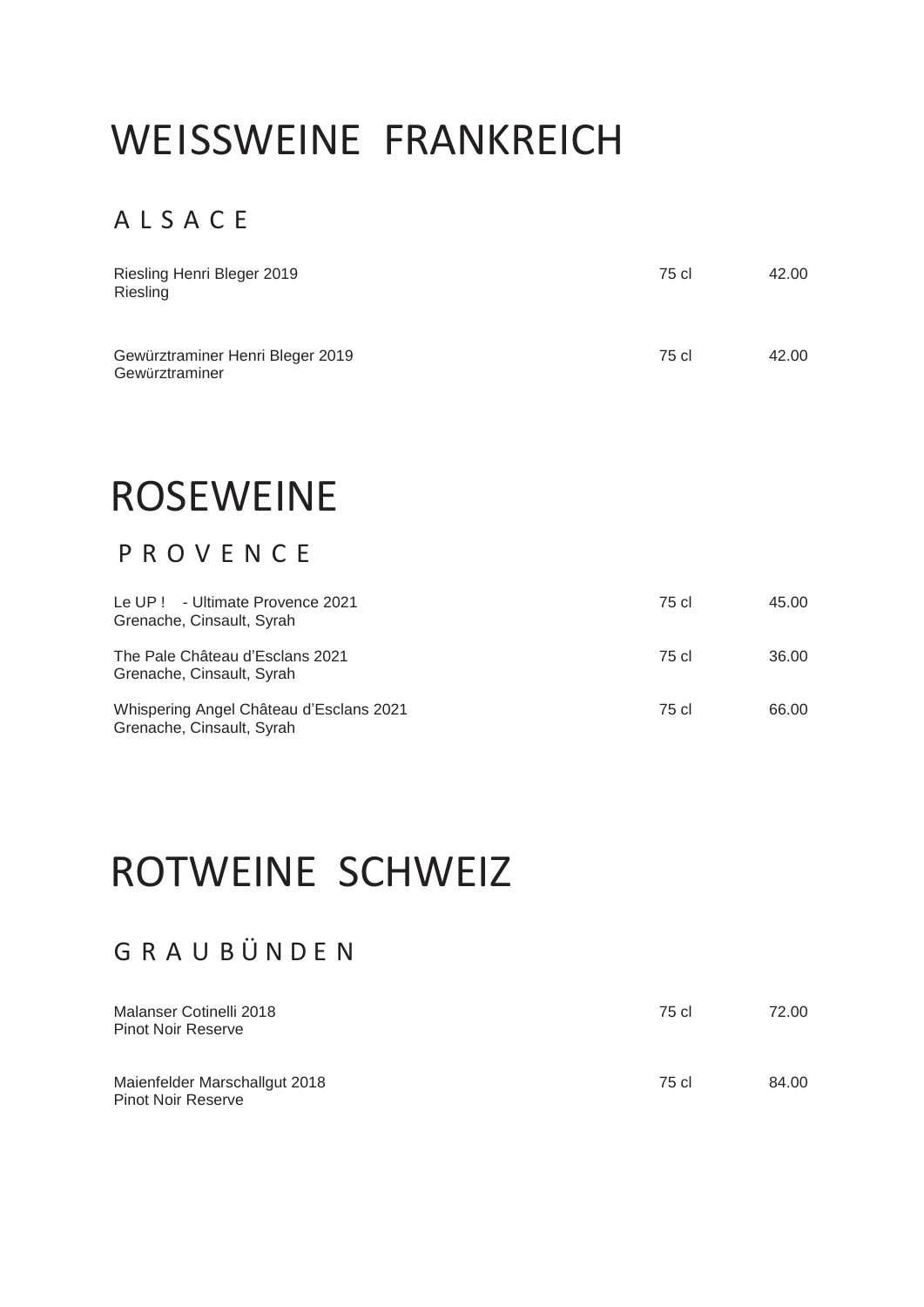### ROTWEINE SCHWEIZ

#### T I C I N O

Tamborini Classico Reserva 2018 **75 cl 65.00** Merlot

### ROTWEINE ITALIEN

#### S I C I L I A

| Feudi Branciforti dei Bordonaro 2019<br>Nero d'Avola                              | 75 cl | 38.00  |
|-----------------------------------------------------------------------------------|-------|--------|
| PIEMONTE                                                                          |       |        |
| Barbera d'Alba La Morra Fabio Oberto 2019<br><b>Barbera</b>                       | 75 cl | 48.00  |
| Barolo La Morra Fabio Oberto 2016<br><b>Barolo</b>                                | 75 cl | 92.00  |
| TOSCANA                                                                           |       |        |
| Poggio ai Ginepri Bolgheri 2020<br>Cab Sauvignon, Merlot, Cab Franc, Petit Verdot | 75 cl | 48.00  |
| Vino Nobile di Montepulciano La Braccesca 2018<br>Prugnolo Gentile, Merlot        | 75 cl | 58.00  |
| Sereno Villa Santo Stefano 2018<br>Sangiovese, Ciliegiolo, Canaiolo               | 75 cl | 69.00  |
| Lupicaia Tenuta del Terriccio 2012<br>Cabernet Sauvignon, Merlot                  | 75 cl | 180.00 |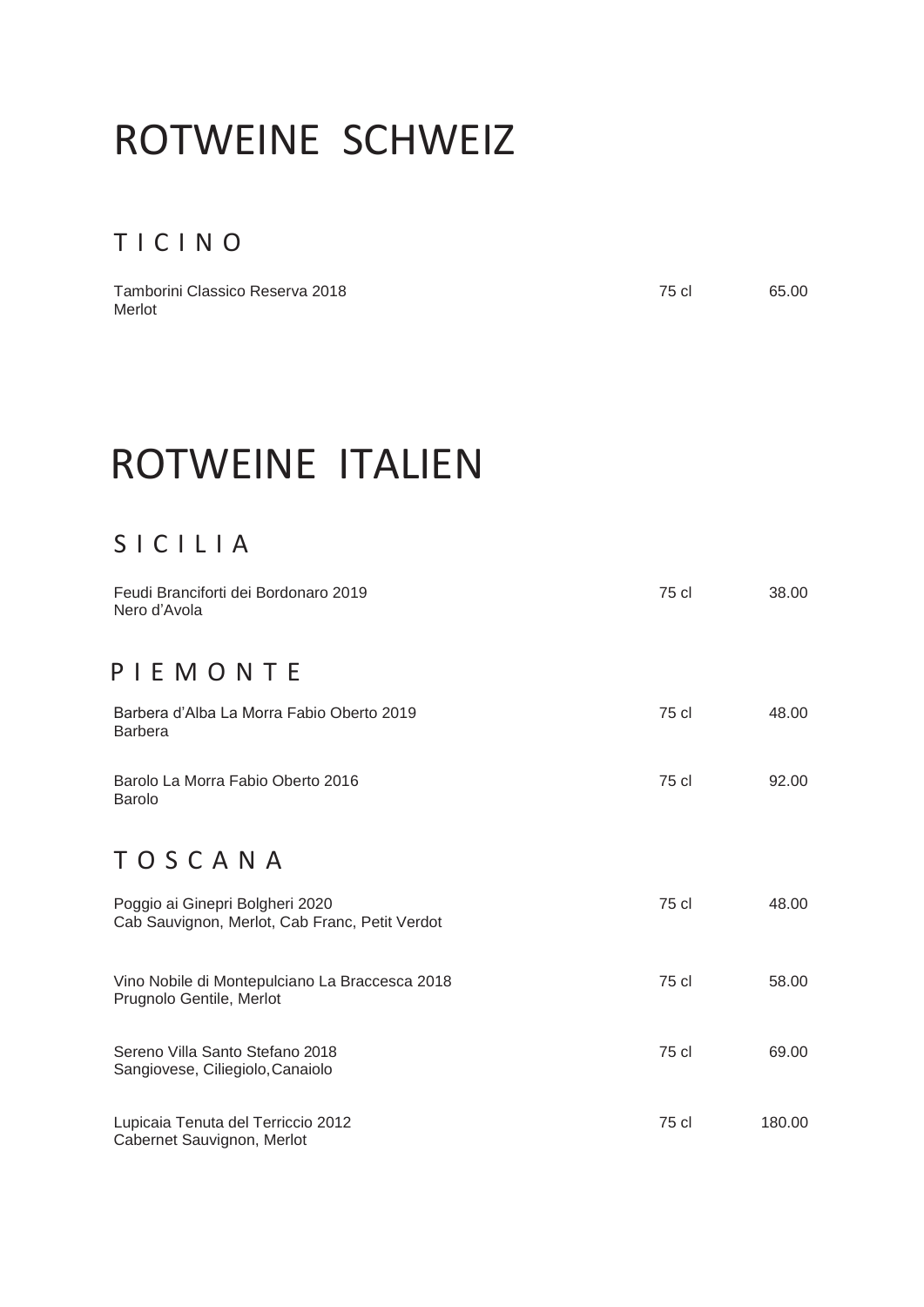### ROTWEINE ITALIEN

#### V E N E T O

| Ripasso della Valpolicella Zanoni 2018<br>Corvina, Corvinone, Rondinella, Oseleta            | 75 cl | 59.00 |
|----------------------------------------------------------------------------------------------|-------|-------|
| Amarone della Valpolicella Zanoni 2013<br>Corvina, Corvinone, Rondinella, Oseleta, Croatiana | 75 cl | 95.00 |
| APULIA                                                                                       |       |       |
| Centurio Vigne Vecchie 100 Anni 2019<br>Primitivo                                            | 75 cl | 69.00 |

### ROTWEINE SPANIEN

#### A L M A N S A

| Laya Bodegas Atalaya 2021<br>Garnacha Tintorera, Monastrell      | 75 cl | 38.00  |
|------------------------------------------------------------------|-------|--------|
| RIOJA                                                            |       |        |
| Izadi Bodegas Izadi Reserva 2017<br>Tempranillo                  | 75 cl | 48.00  |
| Muga Bodegas Muga Reserva 2018<br>Tempranillo, Garnacha, Mazuelo | 75 cl | 64.00  |
| Artadi Viña El Pisón 2015<br>Tempranillo                         | 75 cl | 290.00 |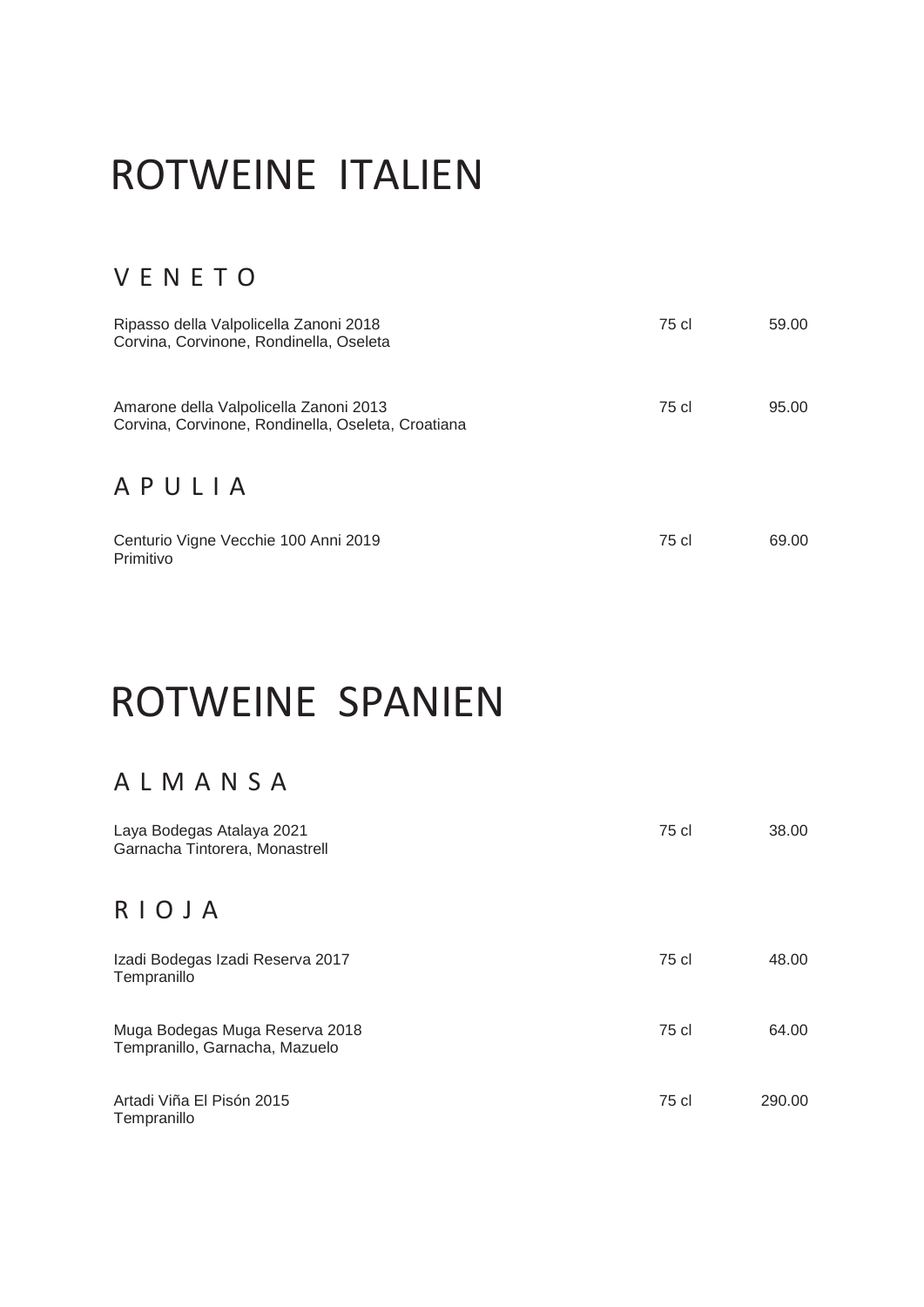### ROTWEINE SPANIEN

#### R I B E R A D E L D U E R O

| Cillar de Silos Crianza 2018<br>Tempranillo                                 | 75 cl | 48.00  |
|-----------------------------------------------------------------------------|-------|--------|
| Parada de Atauta Bodegas Atauta 2018<br>Tempranillo                         | 75 cl | 64.00  |
| Venero de Encina Castrillo 2019<br>Tempranillo                              | 75 cl | 78.00  |
| Hacienda Monasterio Bodegas 2019<br>Tempranillo, Cabernet Sauvignon, Merlot | 75 cl | 89.00  |
| Aalto Bodegas Aalto 2019<br>Tempranillo                                     | 75 cl | 89.00  |
| Valdaya Bodegas Valdaya 2016<br>Tempranillo                                 | 75 cl | 105.00 |
| CASTILLA Y LÉON                                                             |       |        |
| Flor de Rejón Bodegas Tridente 2019<br>Tinta de Toro                        | 75 cl | 79.00  |
| <b>Mauro 2019</b><br>Tempranillo, Syrah                                     | 75 cl | 79.00  |
| TORO                                                                        |       |        |
| San Román Bodegas y Viñedos 2018<br>Tinta de Toro                           | 75 cl | 79.00  |
| Alabaster Teso la Monja 2014<br>Tinta de Toro                               | 75 cl | 240.00 |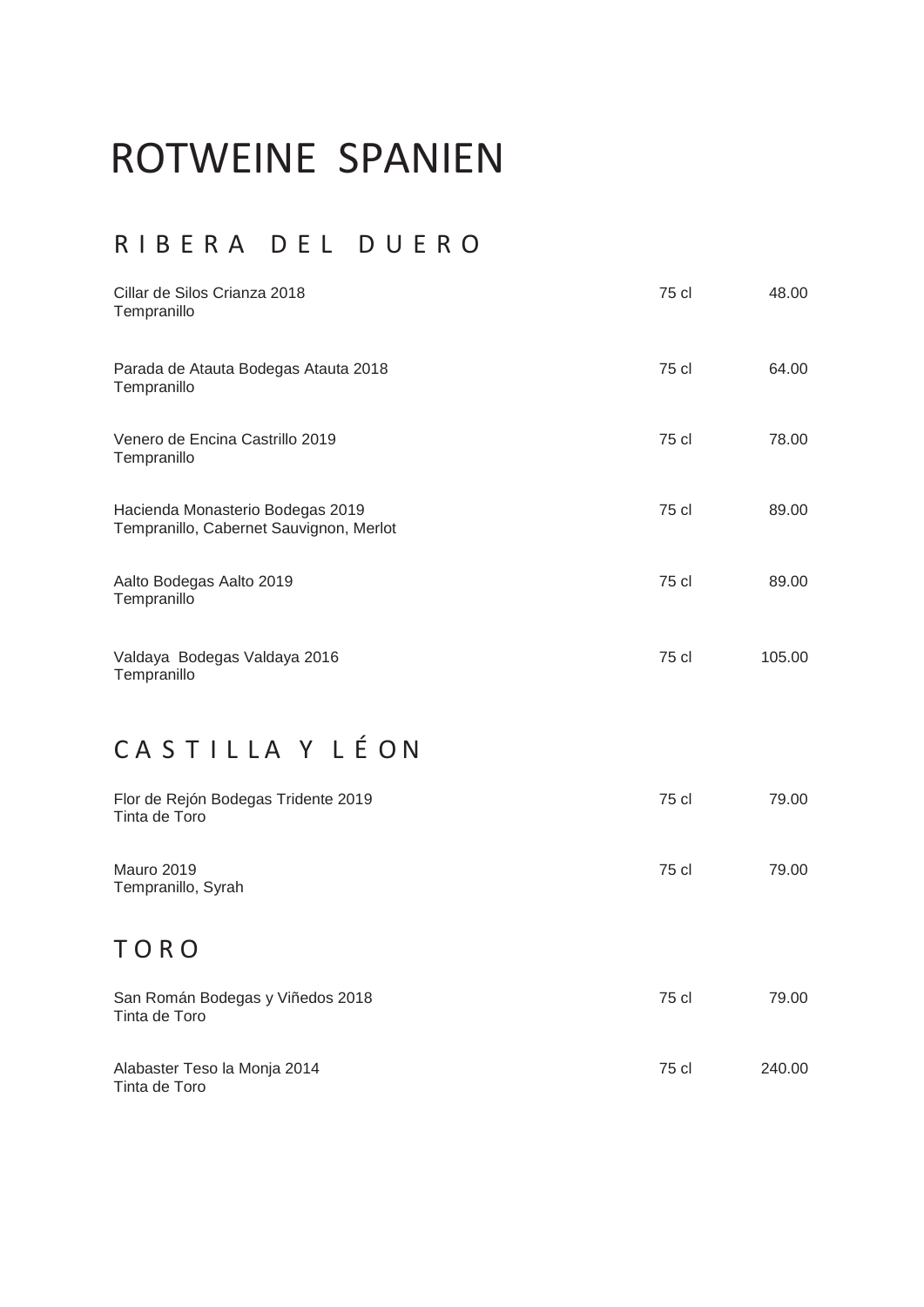### ROTWEINE SPANIEN

#### P R I O R A T

| Les Terrasses Velles Vinyes 2018<br>Garnacha, Carignan      | 75 cl | 79.00  |
|-------------------------------------------------------------|-------|--------|
| Finca Dofí Alvaro Palacios 2018<br>Garnacha, Carignan       | 75 cl | 165.00 |
| JUMILLA                                                     |       |        |
| Clio Bodegas El Nido 2019<br>Monastrell, Cabernet Sauvignon | 75 cl | 97.00  |

### ROTWEINE FRANKREICH

#### P A Y S D' O C

| Nous – Les Amis! 2019<br>Cabernet Sauvignon, Merlot                                 | 75 cl | 48.00 |
|-------------------------------------------------------------------------------------|-------|-------|
| CÔTES DU RHÔNE                                                                      |       |       |
| Gigondas Gour de Chaulé 2020<br>Clairette, Rousanne                                 | 75 cl | 75.00 |
| Châteauneuf-du-Pape Domaine Durieu 2019<br>Clairette, Rousanne                      | 75 cl | 75.00 |
| Châteauneuf-du-Pape Domaine de Ferrand 2017<br>Syrah, Grenache, Cinsault, Mourvèdre | 75 cl | 85.00 |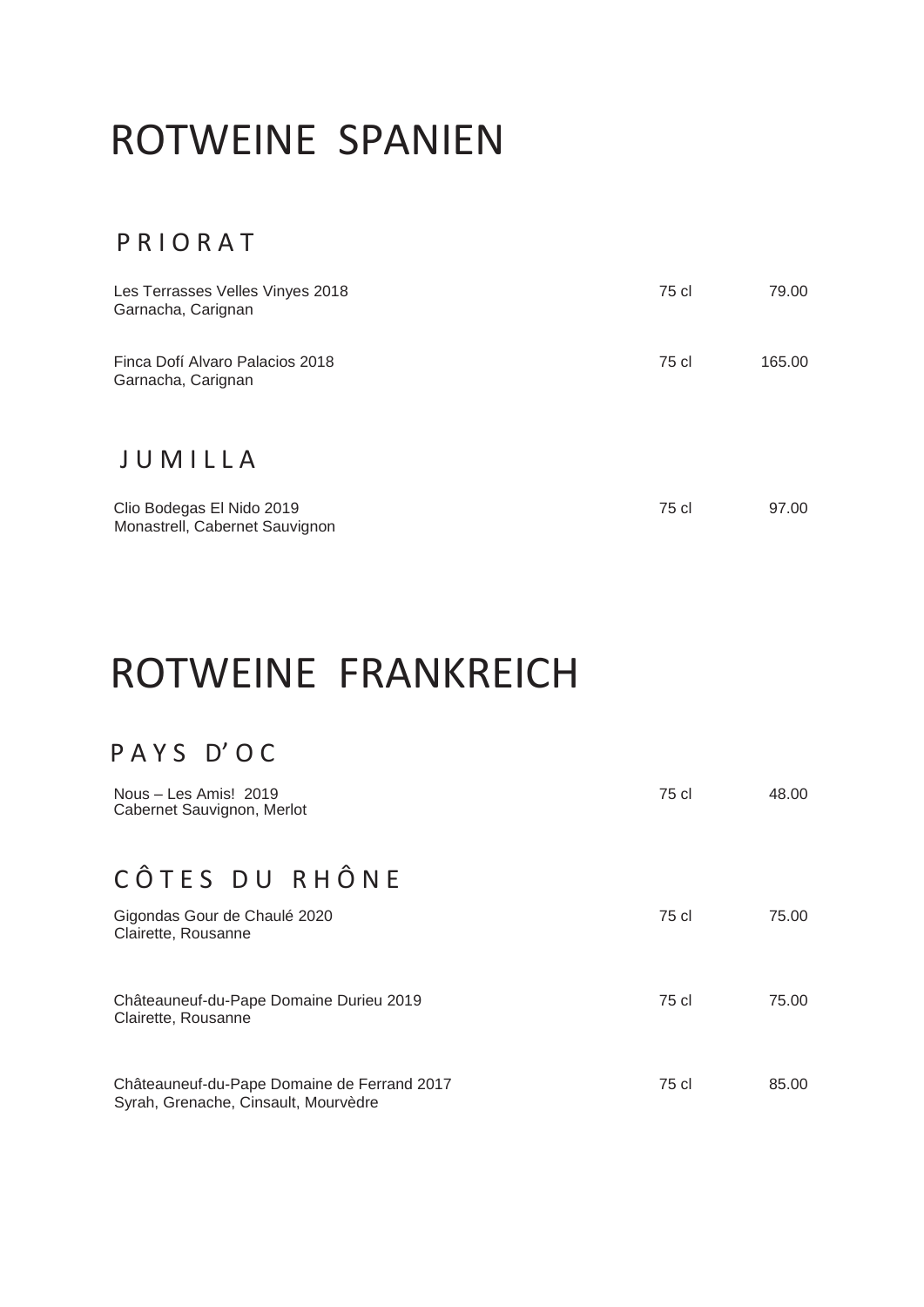### ROTWEINE FRANKREICH

#### CÔTES DE BEAUNE/NUITS

| Aloxe Corton Antoine Ligeret 2018<br>Pinot Noir                         | 75 cl | 95.00  |
|-------------------------------------------------------------------------|-------|--------|
| Volnay Antoine Ligeret 2016 / 17<br><b>Pinot Noir</b>                   | 75 cl | 105.00 |
| Chassagne-Montrachet Les Embazées 2016<br>Pinot Noir                    | 75 cl | 155.00 |
| Pommard Antoine Ligeret 2015<br><b>Pinot Noir</b>                       | 75 cl | 135.00 |
| Chambolle Musigny 1er Cru Les Cras A. Ligeret 2017<br><b>Pinot Noir</b> | 75 cl | 210.00 |
| Clos de Vougeot Grand Cru Antoine Ligeret 2018<br>Pinot Noir            | 75 cl | 390.00 |

#### **BORDEAUX**

| Château Croix de Mai Bégadan 2016<br>Merlot, Petit Verdot, Malbec                                    | 75 cl | 65.00  |
|------------------------------------------------------------------------------------------------------|-------|--------|
| Château Grand-Pontet St. Emilion Grand Cru Classé 2016<br>Merlot, Cabernet Franc, Cabernet Sauvignon | 75 cl | 120.00 |
| Château Sansonnet Saint Emilion Grand Cru Classé 2016<br>Merlot, Cabernet Franc                      | 75 cl | 150.00 |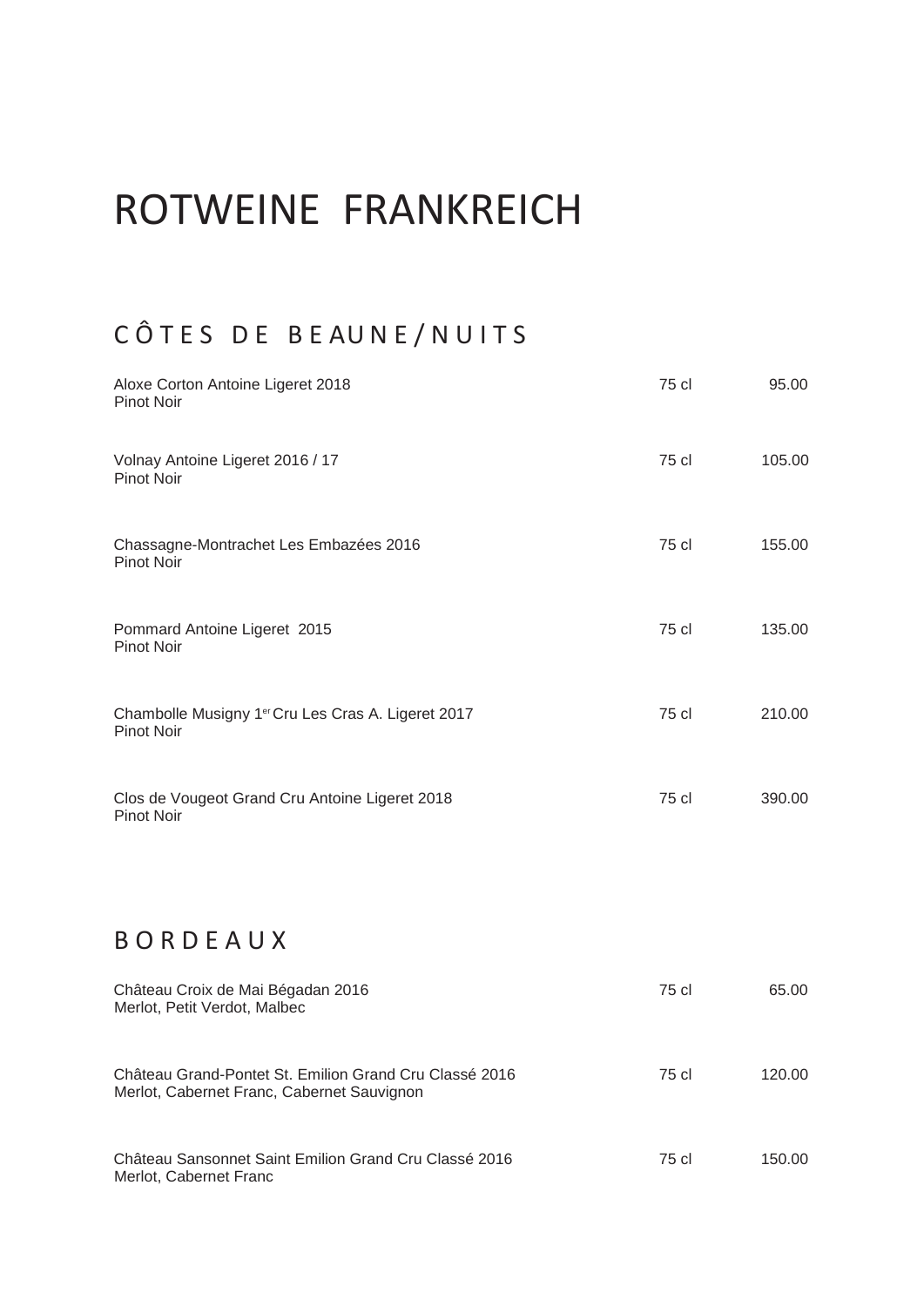## CHAMPAGNER & SCHAUMWEINE

| Champagne Moët & Chandon Brut Impérial<br>Pinot Noir / Frankreich                           | 75 cl  | 98.00  |
|---------------------------------------------------------------------------------------------|--------|--------|
| Champagne Moët & Chandon Brut Impérial<br>Pinot Noir / Frankreich                           | 150 cl | 195.00 |
| Champagne Moët & Chandon Ice Impérial<br>Chardonnay / Frankreich                            | 75 cl  | 115.00 |
| Champagne Moët & Chandon Ice Impérial<br>Chardonnay / Frankreich                            | 150 cl | 230.00 |
| Champagne Moët & Chandon Ice Rosé<br>Pinot Noir / Frankreich                                | 75 cl  | 125.00 |
| Champagne Moët & Chandon Ice Rosé<br>Pinot Noir / Frankreich                                | 150 cl | 250.00 |
| Champagne Ruinart Blanc de Blancs<br>Chardonnay / Frankreich                                | 75 cl  | 165.00 |
| Champagne Ruinart Rosé Brut<br>Chardonnay / Frankreich                                      | 75 cl  | 165.00 |
| Champagne Dom Pérignon Millésime blanc 2010<br>Chardonnay, Pinot Noir/ Frankreich           | 75 cl  | 320.00 |
| Champagne Krug Grand Cuvée<br>Chardonnay, Pinot Noir, Pinot Meunier/ Frankreich             | 75 cl  | 320.00 |
| Prosecco NUDO Brut<br>Glera / Veneto Italien                                                | 75 cl  | 48.00  |
| NUDO rosato Vino Spumante Extra Dry BIO<br>Corvina, Rondinella, Sangiovese / Veneto Italien | 75 cl  | 48.00  |
| Cava Villa Conchi Brut<br>Chardonnay, Xarel-Io, Parellada, Macabeo / Spanien                | 75 cl  | 48.00  |
| Cava Villa Conchi Brut<br>Chardonnay, Xarel-Io, Parellada, Macabeo / Spanien                | 150 cl | 92.00  |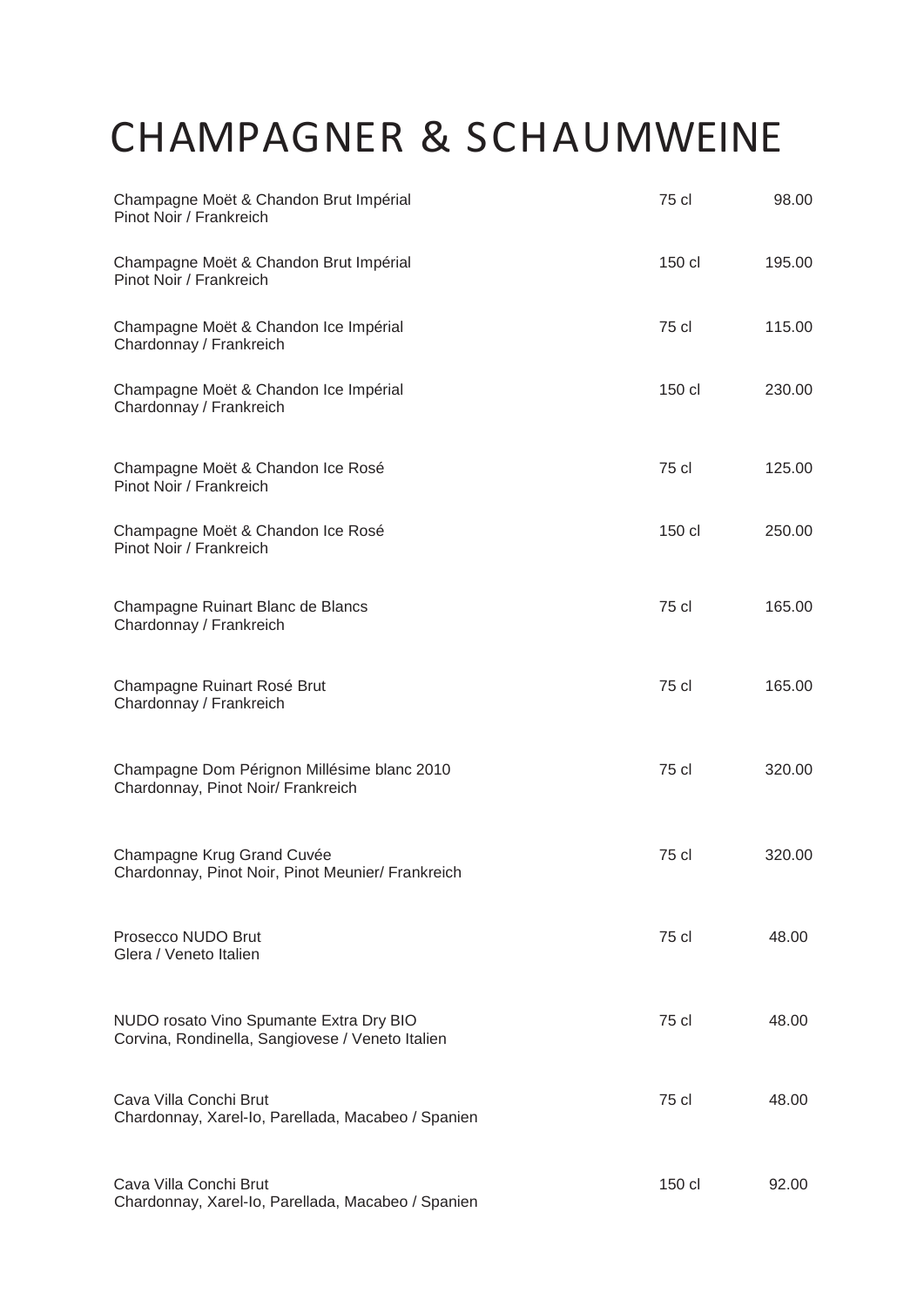### WEINE IN GROSSFLASCHEN

#### W E I S S W E I N E

| Blangé Arneis Langhe BIO 2021<br>Arneis / Piemonte - Italien                                                           | 150 cl | 135.00 |
|------------------------------------------------------------------------------------------------------------------------|--------|--------|
| <b>ROSEWEINE</b>                                                                                                       |        |        |
| Whispering Angel Caves du Château D'Esclans 2020<br>Grenache, Cinsault, Syrah, Rolle, Carignan / Provence - Frankreich | 150 cl | 144.00 |
| ROTWEINE                                                                                                               |        |        |
| Terre di San Leonardo 2016<br>Grenache, Cinsault, Syrah, Rolle, Carignan / Provence - Frankreich                       | 150 cl | 88.00  |
| Château Croix de Mai Bégadan 2018<br>Merlot, Petit Verdot, Malbec / Bordeaux - Frankreich                              | 150 cl | 140.00 |
| Izadi Reserva Bodegas Izadi 2014<br>Tempranillo / Rioja / Spanien                                                      | 150 cl | 98.00  |
| Parada de Atauta Bodegas Atauta 2017<br>Tempranillo / Ribera del Duero / Spanien                                       | 150 cl | 140.00 |
| Hacienda Monasterio Bodegas 2016<br>Tempranillo, Cabernet Sauvignon, Merlot / Ribera del Duero - Spanien               | 150 cl | 192.00 |
| Aalto Bodegas Aalto 2018<br>Tempranillo / Ribera del Duero / Spanien                                                   | 150 cl | 198.00 |
| San Román Bodegas y Viñedos 2017<br>Tinta de Toro / Ribera del Duero / Spanien                                         | 150 cl | 198.00 |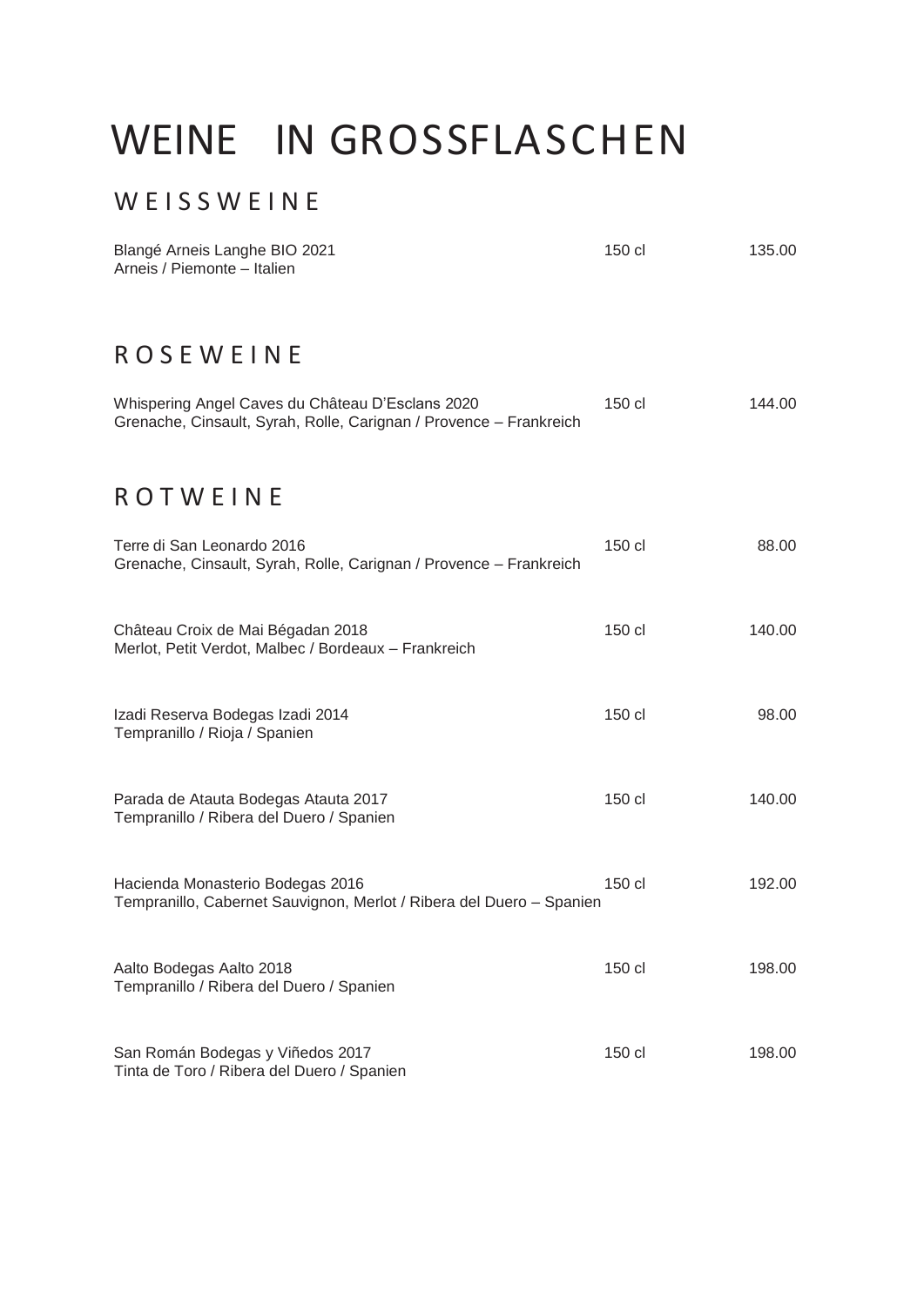# PORTWEIN & SÜSSWEINE

| Portwein Niepoort Ruby<br>Douro DOC / Portugal                                            | 5 cl           | 7.50           |
|-------------------------------------------------------------------------------------------|----------------|----------------|
| Portwein Fabelhaft Tawny Niepoort<br>Douro DOC / Portugal                                 | 5 cl           | 11.00          |
| MR Moscatel de Málaga Telmo Rodríguez<br>Moscatel / Spanien                               | 5 cl           | 8.50           |
| Sauternes Château Raymond-Lafon 2015<br>Sémillon, Sauvignon Blanc / Bordeaux / Frankreich | 37.5 cl        | 72.00          |
| GRAPPA                                                                                    |                |                |
| Grappa Distilleria Bocchino di Moscato Bianco 40%                                         | $2$ cl         | 7.00           |
| Grappa Distilleria Bocchino di Barolo Bianco 40%                                          | 2 cl           | 12.00          |
| Grappa Distilleria Bocchino di Barolo Barrique 40%                                        | 2 cl           | 12.00          |
| <b>DIGESTIF</b>                                                                           |                |                |
| Torres Brandy 20 Hors d'Age 40%<br>Kirsch - Williams - Zwetschgen 40%                     | 2 cl<br>$2$ cl | 12.00<br>12.00 |
| Zacapa Ron añejo 23 years 40%<br>Diplomatico Ron exclusiva gran reserva 40%               | 2 cl<br>2 cl   | 19.00<br>14.00 |
| Glenfiddich Single Malt Whisky 40%<br>Oban 14 Years old - Single Malt Whisky 40%          | 2 cl<br>2 cl   | 14.00<br>14.00 |
| Hennessy Fine Cognac 40%<br>Hennessy XO Cognac 40%                                        | 2 cl<br>2 cl   | 11.00<br>19.00 |

Grey Goose Vodka 40% 2 cl intervals and the control of the 2 cl intervals and the 14.00 Averna 29 % / Cynar 16 % 4 cl 4 cl 4 cl 4 m  $\frac{4 \text{ cl}}{4 \text{ cl}}$  8.00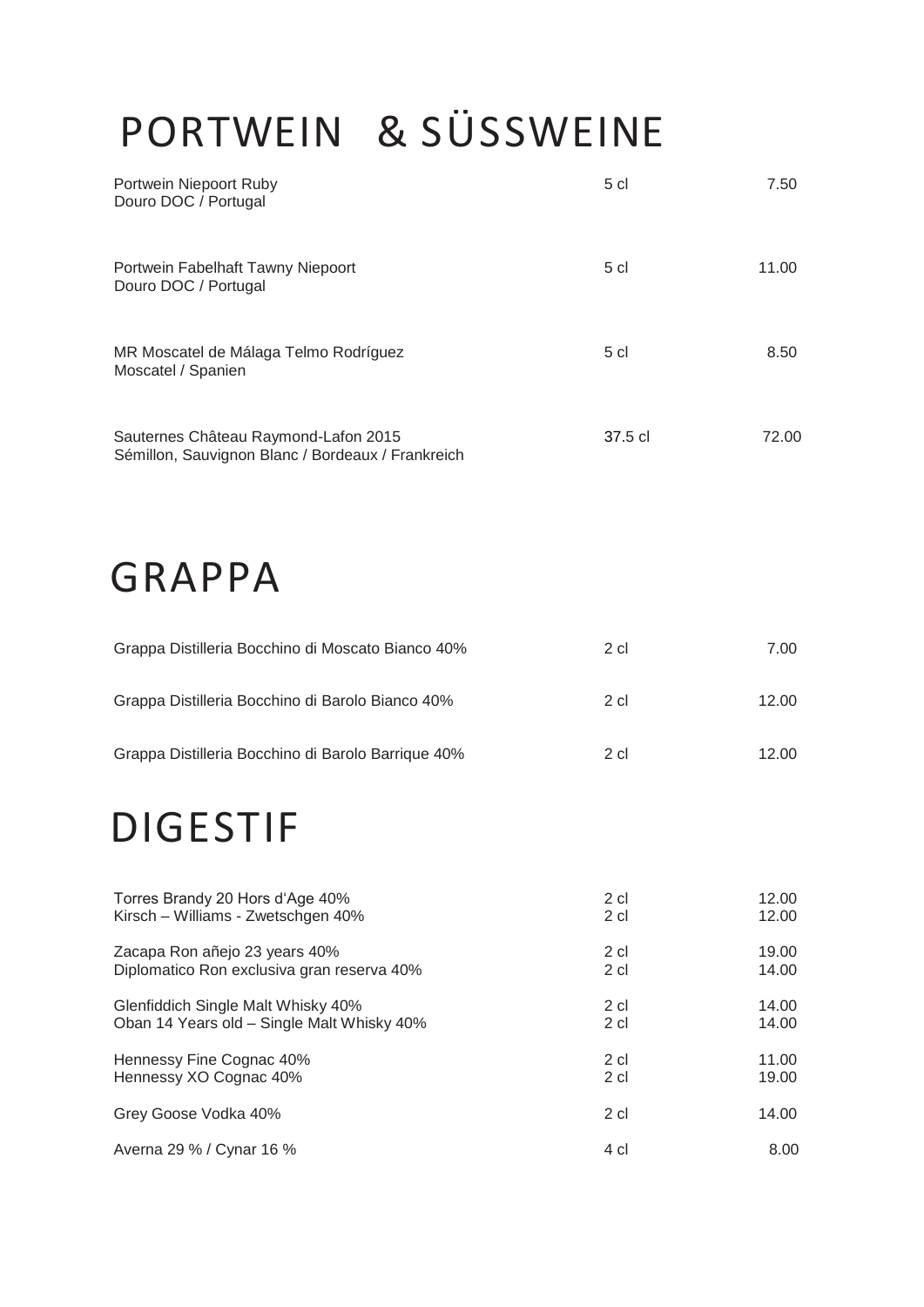# GIN & TONIC

| Gin & Tonic: The Wild Alps!                                                                                                                             | 18.00 |
|---------------------------------------------------------------------------------------------------------------------------------------------------------|-------|
| Ein echter Schweizer London Dry Gin aus Wacholder, wilden<br>Alpenkräutern und Zitrusfrüchten                                                           |       |
| Gin & Tonic: Le Tribute!<br>Spanischer Gin mit Wacholderaroma und starken Zitrusnoten -<br>mit dem eigens dafür abgestimmten Le Tribute Tonic           | 18.00 |
| Gin & Tonic: Iron Balls!<br>Aus dem Herzen von Bangkok, sorgfältig von Hand und in<br>kleinen Einheiten im Kupferkessel hergestellt                     | 18.00 |
| Gin & Tonic: Puro!<br>Brombeeren und Citrusfrüchten aus Argentinien in der Schweiz<br>liebevoll destilliert                                             | 18.00 |
| Gin & Tonic: Ortiz!<br>Aus Schleswig-Holstein: Wacholder, Schwertlilie, Mandel, Süssholz<br>Cassiazimt, Angelikawurzel, Guinesspfeffer und vieles mehr! | 18.00 |
| Gin & Tonic: Manners!<br>Aus Murcia mit klaren frischen Aromen von Zitrone, reifen<br>Orangen, Grapefruit, Lavendel und einer dezenten Wachholdernote   | 18.00 |
| <b>BIER</b>                                                                                                                                             |       |

| Schützengarten Edelspez hell     | 33 cl | 5.50 |
|----------------------------------|-------|------|
| Schützengarten Klosterbräu       | 33 cl | 6.50 |
| Schwarzer Bär (dunkles Malzbier) | 33 cl | 6.50 |
| Schützengarten alkoholfrei       | 33 cl | 5.50 |
| Edelweiss Panaché                | 33 cl | 6.50 |
| Chopfab Red & Pale Ale           | 33 cl | 8.50 |
| Weisser Engel (Hefeweizenbier)   | 50 cl | 8.5  |